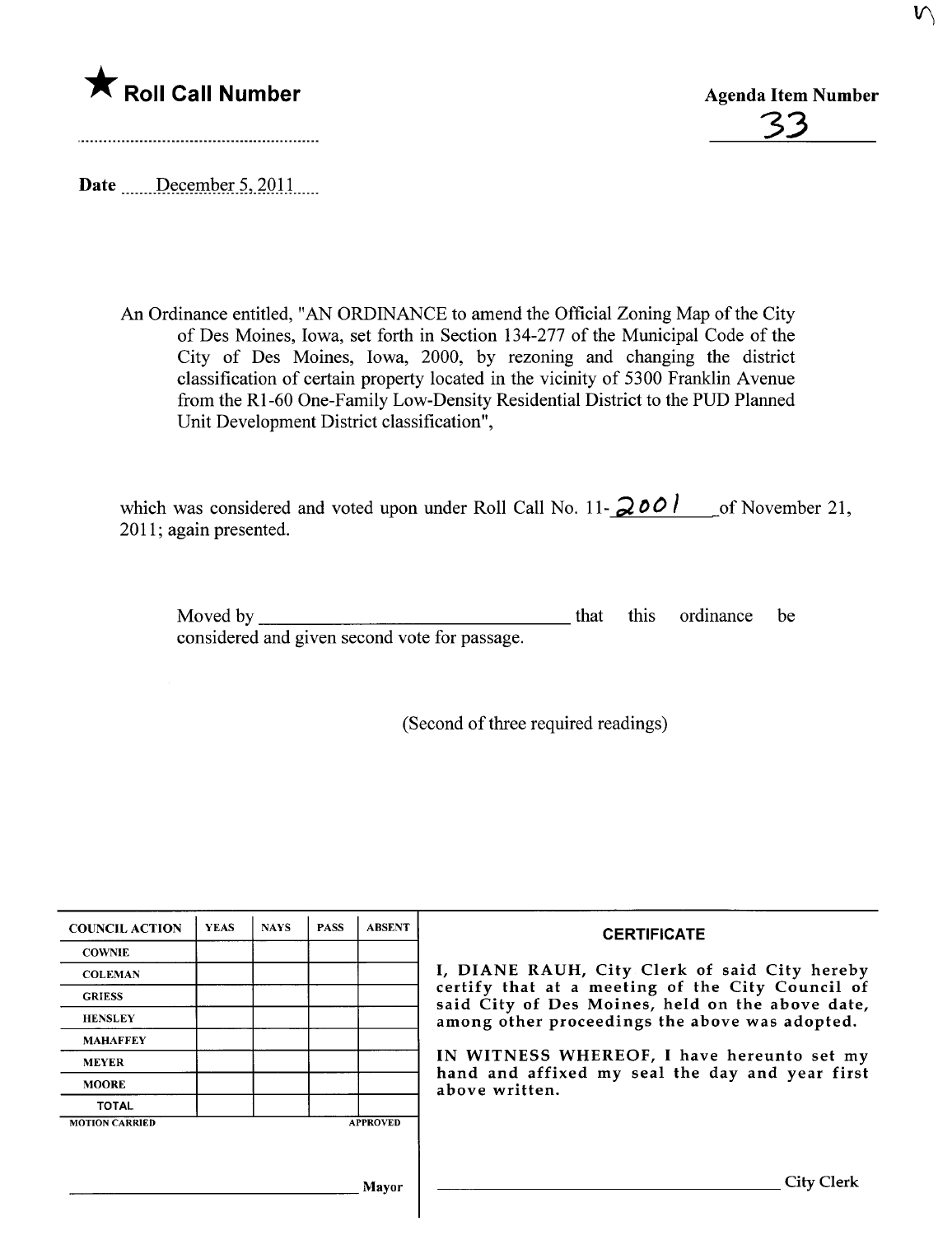| Prepared by:       | Michael F. Kelley, Assistant City Attorney, 400 Robert D. Ray Drive, |  |  |  |  |
|--------------------|----------------------------------------------------------------------|--|--|--|--|
|                    | Des Moines, IA 50309 515/283-4124                                    |  |  |  |  |
| Return Address:    | City Clerk - City Hall, 400 Robert D. Ray Dr., Des Moines, IA 50309  |  |  |  |  |
| Title of Document: | City of Des Moines, Ordinance No.                                    |  |  |  |  |
| Grantor/Grantee:   | City of Des Moines, Iowa                                             |  |  |  |  |
| Legal Description: | See page 1, below.                                                   |  |  |  |  |
|                    |                                                                      |  |  |  |  |

ORDINANCE NO.

AN ORDINANCE to amend the Official Zoning Map of the City of Des Moines, Iowa, set forth in Section 134-277 of the Municipal Code of the City of Des Moines, Iowa, 2000, by rezoning and changing the district classification of certain property located in the vicinity of 5300 Franklin Avenue from the R1-60 One-Family Low-Density Residential District to the PUD Planed Unit Development District classification.

Be It Ordained by the City Council of the City of Des Moines, Iowa:

Section 1. That the Official Zoning Map of the City of Des Moines, Iowa, set forth in

Section 134-277 of the Municipal Code of the City of Des Moines, Iowa, 2000, be and the same is

hereby amended by rezoning and changing the district classification of certain property located in the

vicinity of 5300 Franklin Avenue, more fully described as follows:

A tract of land in the SE  $\frac{1}{4}$  of the NW Fractional  $\frac{1}{4}$  of Section 31, Township 79 North, Range 24 West of the 5<sup>th</sup> P.M., in the City of Des Moines, Polk County, Iowa; Beginning at the Northeast Corner of Lot H in Mesa Park, an Official Plat; thence South 90° (degrees) 00' (minutes) 00" (seconds) East, parallel to the North line of said SE  $\frac{1}{4}$  NW  $\frac{1}{4}$ , a distance of 470.41 feet; thence S00°36'35"E, a distance of 89.50 feet; thence S89°23'25"W, a distance of 71.00 feet; thence S00°36'35"E, a distance of 56.00 feet; thence N89°23 '25"E, a distance of71.00 feet; thence SOO'36'35"E, a distance of 64.51 feet; thence N90'OO'00"W, a distance of 469.54 feet; thence NOO°50'54"W, a distance of 210.02 feet to the Point of Beginning; said tract being subject to and together with any and all easements of record. Said tract contains 2.17 acres more or less